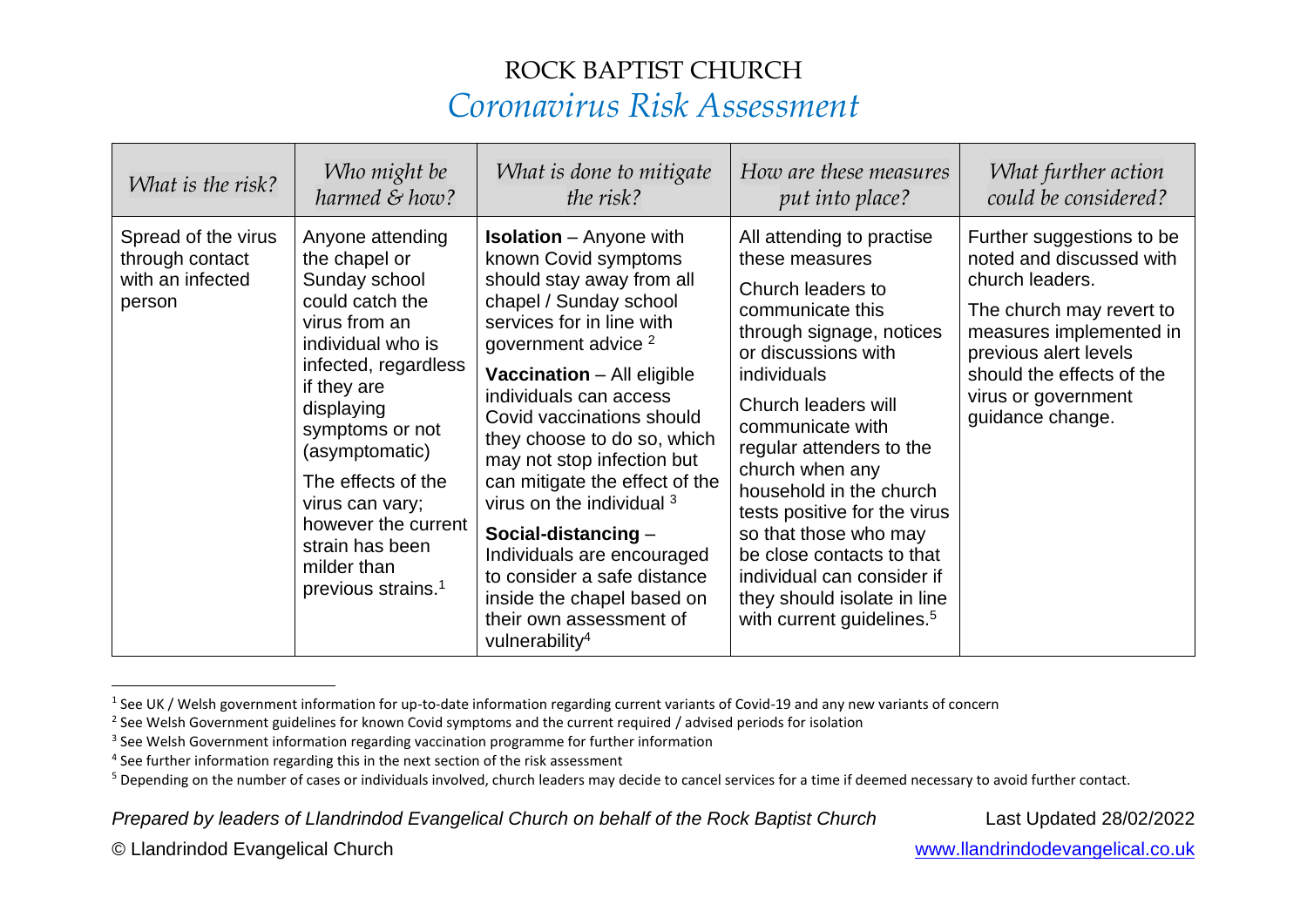| What is the risk?                                             | Who might be                                                                                                                                               | What is done to mitigate                                                                                                                                                                                                                                                                                                                                                                                                                                                                                     | How are these measures                                                                                                                                                                                                                                       | What further action                                                                                                                                                                                                              |
|---------------------------------------------------------------|------------------------------------------------------------------------------------------------------------------------------------------------------------|--------------------------------------------------------------------------------------------------------------------------------------------------------------------------------------------------------------------------------------------------------------------------------------------------------------------------------------------------------------------------------------------------------------------------------------------------------------------------------------------------------------|--------------------------------------------------------------------------------------------------------------------------------------------------------------------------------------------------------------------------------------------------------------|----------------------------------------------------------------------------------------------------------------------------------------------------------------------------------------------------------------------------------|
|                                                               | harmed & how?                                                                                                                                              | the risk?                                                                                                                                                                                                                                                                                                                                                                                                                                                                                                    | put into place?                                                                                                                                                                                                                                              | could be considered?                                                                                                                                                                                                             |
| Spread of the virus<br>through the air<br>within the building | Anyone attending<br>the chapel or<br>Sunday school<br>could catch the<br>virus from<br>asymptomatic<br>individual who<br>spreads the virus<br>into the air | <b>Ventilation</b> – the chapel<br>and school room have<br>exceptionally high ceilings<br>and doors are generally left<br>open during morning<br>services <sup>6</sup><br>Social-distancing $-$<br>individuals are welcome to<br>sit within the chapel with 2<br>metre gap around them<br>should they choose to<br>(Similar arrangements can be<br>made in the Sunday school if<br>requested) $7$<br><b>Face coverings</b> – are no<br>longer required by law but<br>may be used by those who<br>wish to $8$ | All attending to practise<br>these measures<br>Church leaders to<br>communicate this<br>through signage, notices<br>or discussions with<br>individuals<br>Doors to be opened and<br>shut by church leaders or<br>those volunteering to<br>help with meetings | Further suggestions to be<br>noted and discussed with<br>church leaders.<br>The church may revert to<br>measures implemented in<br>previous alert levels<br>should the effects of the<br>virus or government<br>guidance change. |

 $6$  Doors will be shut during exceptionally cold, windy or adverse weather

*Prepared by leaders of Llandrindod Evangelical Church on behalf of the Rock Baptist Church* Last Updated 28/02/2022

<sup>&</sup>lt;sup>7</sup> While the legal requirement for social distancing has been removed, the church building has adequate space for anyone to practise this should they wish to. We shall endeavour always to be respectful of individual preferences.

<sup>&</sup>lt;sup>8</sup> Church deacons will be wearing masks while passing the bread and cups for the Lord's Table at least until the next review of this risk assessment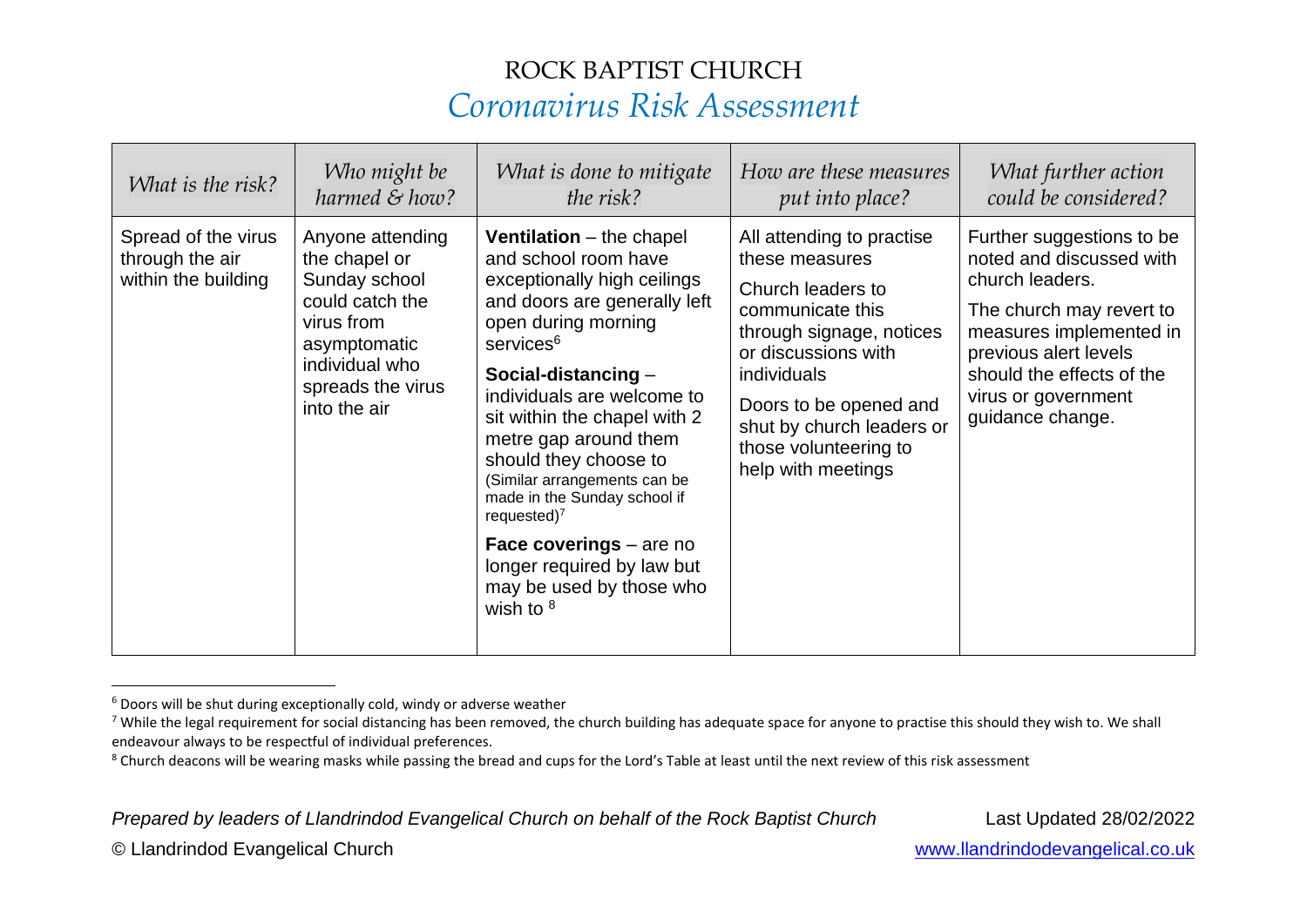| What is the risk?                                                      | Who might be                                                                                                                                         | What is done to mitigate                                                                                                                                                                                                                                                                                                                                                                                                                              | How are these measures                                                                                                                                                                                                                                                                                                                    | What further action                                                                                                                                                                                                              |
|------------------------------------------------------------------------|------------------------------------------------------------------------------------------------------------------------------------------------------|-------------------------------------------------------------------------------------------------------------------------------------------------------------------------------------------------------------------------------------------------------------------------------------------------------------------------------------------------------------------------------------------------------------------------------------------------------|-------------------------------------------------------------------------------------------------------------------------------------------------------------------------------------------------------------------------------------------------------------------------------------------------------------------------------------------|----------------------------------------------------------------------------------------------------------------------------------------------------------------------------------------------------------------------------------|
|                                                                        | harmed & how?                                                                                                                                        | the risk?                                                                                                                                                                                                                                                                                                                                                                                                                                             | put into place?                                                                                                                                                                                                                                                                                                                           | could be considered?                                                                                                                                                                                                             |
| Spread of the virus<br>through contact<br>with contaminated<br>surface | Anyone attending<br>the chapel or<br>Sunday school<br>could catch the<br>virus from touching<br>surfaces<br>contaminated by<br>droplets of the virus | Hand washing / sanitation<br>- hand sanitisers provided<br>throughout the building<br>including hand washing in<br>the toilets $9$<br>Cleaning wipes / regime -<br>cleaning wipes available<br>throughout the building and<br>regular cleaning of all main<br>surfaces to be conducted by<br>church volunteers<br>Gloves / food preparation<br>- gloves to be used by<br>deacons when sharing food<br>items such as the Lord's<br>Table <sup>10</sup> | All attending to practise<br>these measures.<br>Church leaders to<br>communicate this<br>through signage, notices<br>or discussions with<br>individuals<br>Church leaders and<br>volunteers helping with<br>meetings to inspect hand<br>washing / sanitation /<br>gloves supplies and<br>regularly work together to<br>clean the building | Further suggestions to be<br>noted and discussed with<br>church leaders.<br>The church may revert to<br>measures implemented in<br>previous alert levels<br>should the effects of the<br>virus or government<br>guidance change. |

*Prepared by leaders of Llandrindod Evangelical Church on behalf of the Rock Baptist Church* Last Updated 28/02/2022

 $9$  In respect of the toilets, an individual paper towel dispenser has replaced the communal towel. Hand washing facilities regularly inspected.

<sup>&</sup>lt;sup>10</sup> Creative measures such as cocktail sticks with pre-cut up bread and/or individually packaged items will be considered to avoid individuals touching each other's food.